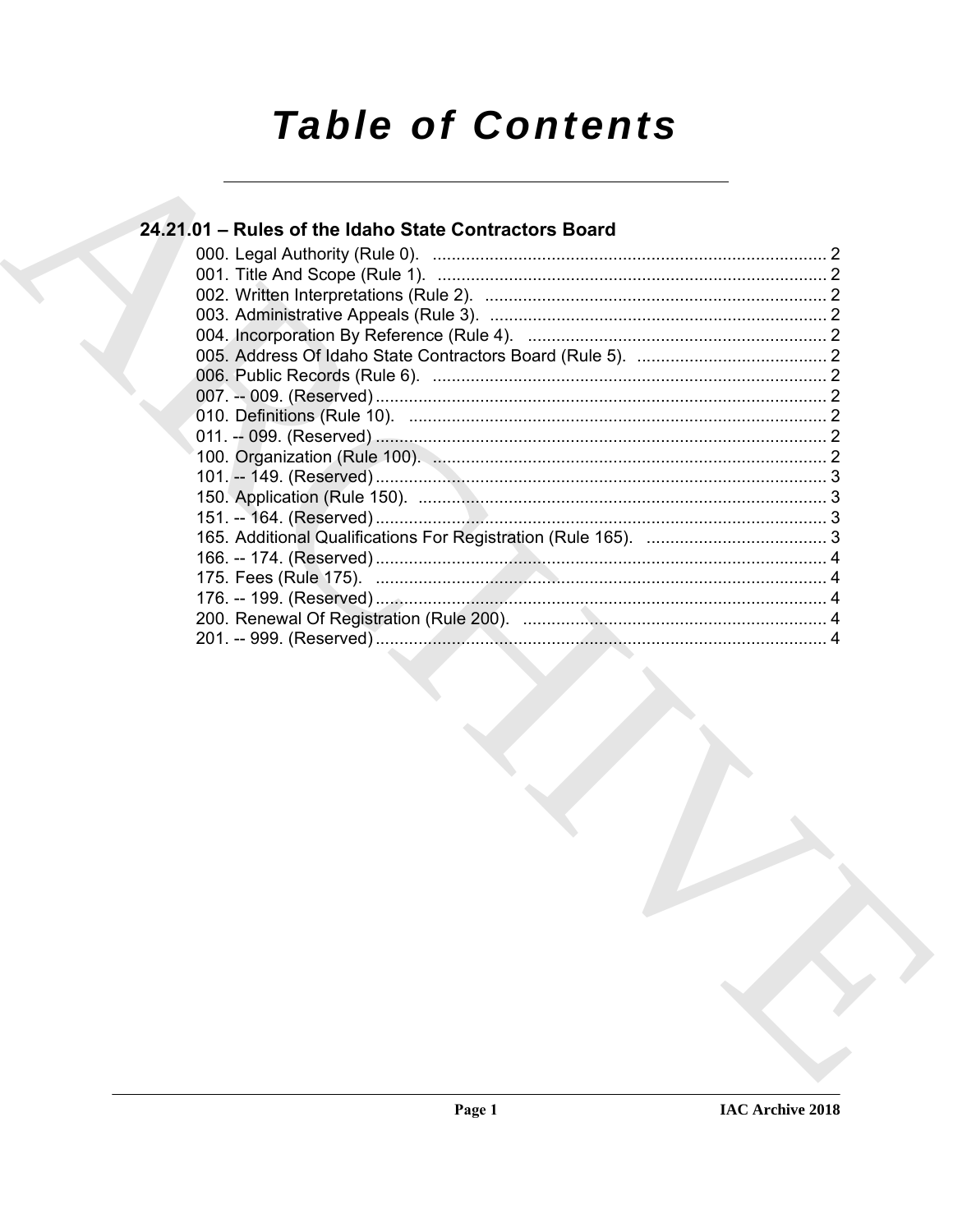#### **IDAPA 24 TITLE 21 CHAPTER 01**

#### **24.21.01 – RULES OF THE IDAHO STATE CONTRACTORS BOARD**

#### <span id="page-1-19"></span><span id="page-1-1"></span><span id="page-1-0"></span>**000. LEGAL AUTHORITY (RULE 0).**

These rules are hereby prescribed and established pursuant to the authority vested in the Idaho State Contractors Board by the provisions of Section 54-5206, Idaho Code. (3-30-06)

#### <span id="page-1-23"></span><span id="page-1-2"></span>**001. TITLE AND SCOPE (RULE 1).**

These rules shall be cited as IDAPA 24.21.01, "Rules of the Idaho State Contractors Board." (3-30-06)

#### <span id="page-1-24"></span><span id="page-1-3"></span>**002. WRITTEN INTERPRETATIONS (RULE 2).**

The Board may have written statements that pertain to the interpretation of the rules of this chapter. Such interpretations, if any, are available for public inspection and copying at cost in the main office of the Bureau of Occupational Licenses. (3-30-06) Occupational Licenses.

#### <span id="page-1-13"></span><span id="page-1-4"></span>**003. ADMINISTRATIVE APPEALS (RULE 3).**

Administrative appeals shall be governed by the Administrative Procedure Act, Title 67, Chapter 52, Idaho Code. (3-30-06)

#### <span id="page-1-18"></span><span id="page-1-5"></span>**004. INCORPORATION BY REFERENCE (RULE 4).**

These rules do not incorporate by reference any document other than those Sections of Idaho Code so referenced. (3-30-06)

#### <span id="page-1-12"></span><span id="page-1-6"></span>**005. ADDRESS OF IDAHO STATE CONTRACTORS BOARD (RULE 5).**

**[CH](mailto:con@ibol.idaho.gov)APTER 01**<br>
24.21.01 – RULES OF THE DAND STATE CONTRACTORS BOARD<br>
1990. LECAL ALTITIONITY (RULE B)<br>
1990. LECAL ALTITIONITY (RULE B)<br>
1990. THE ANS SCOPE RELEAT.<br>
1991. THE ANS SCOPE RELEAT.<br>
1991. THE ANS SCOPE RELEAT. The office of the Idaho State Contractors Board is located within the Bureau of Occupational Licenses, 700 W. State Street, Boise, Idaho 83702. The Bureau is open between the hours of 8:00 a.m. and 5:00 p.m. each day except Saturdays, Sundays and holidays. The telephone number of the Board is (208) 334-3233. The Board's fax number is (208) 334-3945. The Board's e-mail address is con@ibol.idaho.gov. The Board's official website is http:// www.ibol.idaho.gov. (3-30-06)

#### <span id="page-1-22"></span><span id="page-1-7"></span>**006. PUBLIC RECORDS (RULE 6).**

The records associated with the Idaho State Contractors Board are subject to the provisions of the Idaho Public Records Act, Title 74, Chapter 1, Idaho Code. (3-30-06)

#### <span id="page-1-8"></span>**007. -- 009. (RESERVED)**

#### <span id="page-1-9"></span>**010. DEFINITIONS (RULE 10).**

<span id="page-1-17"></span><span id="page-1-16"></span><span id="page-1-15"></span><span id="page-1-14"></span>**01. Board**. Board means the Idaho State Contractors Board as created in Section 54-5206, Idaho Code.  $(3-30-06)$ 

**02. Bureau**. Bureau means the Idaho Bureau of Occupational Licenses as created in Section 67-2602, Idaho Code. (3-30-06)

**03. Person**. Person means any individual, firm, partnership, limited liability company, limited liability partnership, corporation, trust, association or other entity or organization capable of conducting business, or any combination thereof acting as a unit. (3-30-06) combination thereof acting as a unit.

#### <span id="page-1-10"></span>**011. -- 099. (RESERVED)**

#### <span id="page-1-21"></span><span id="page-1-20"></span><span id="page-1-11"></span>**100. ORGANIZATION (RULE 100).**

**01. Meetings**. The Board shall meet not less than once during each calendar quarter and at such times and places as designated by the Board or the Chairman of the Board. Special meetings may be held at the call of the Chairman, and all members shall be notified in writing. Chairman, and all members shall be notified in writing.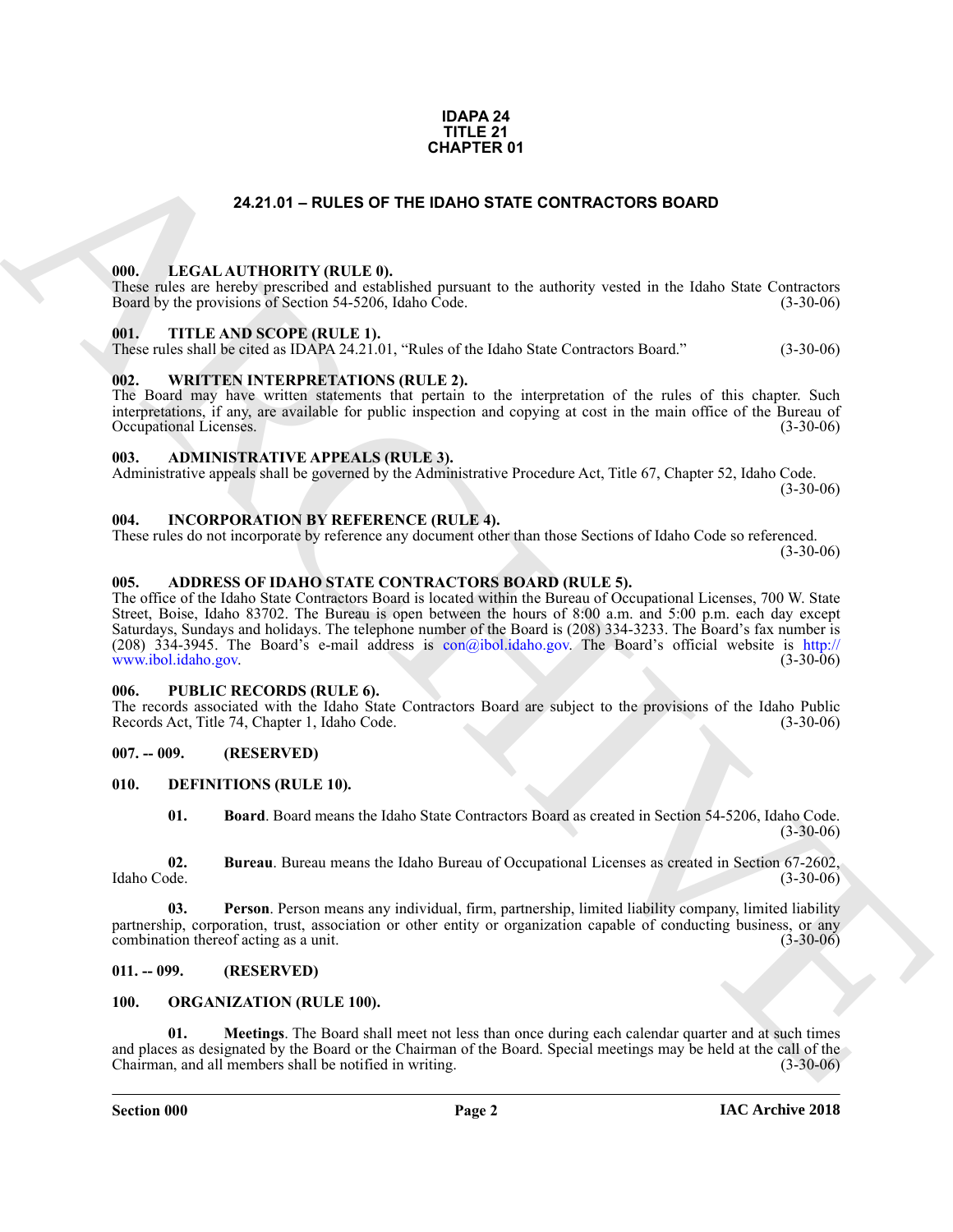#### <span id="page-2-8"></span><span id="page-2-0"></span>**101. -- 149. (RESERVED)**

#### <span id="page-2-7"></span><span id="page-2-1"></span>**150. APPLICATION (RULE 150).**

#### <span id="page-2-2"></span>**151. -- 164. (RESERVED)**

#### <span id="page-2-6"></span><span id="page-2-5"></span><span id="page-2-4"></span><span id="page-2-3"></span>**165. ADDITIONAL QUALIFICATIONS FOR REGISTRATION (RULE 165).**

|                                     | <b>Bureau of Occupational Licenses</b>                                                       | <b>Rules of the Idaho State Contractors Board</b>                                                                                                                                                                                                                                                                                                                                                                                                                                                                                                                                                          |                                                                                                                            |
|-------------------------------------|----------------------------------------------------------------------------------------------|------------------------------------------------------------------------------------------------------------------------------------------------------------------------------------------------------------------------------------------------------------------------------------------------------------------------------------------------------------------------------------------------------------------------------------------------------------------------------------------------------------------------------------------------------------------------------------------------------------|----------------------------------------------------------------------------------------------------------------------------|
| a.<br>Title 67, Idaho Code.         |                                                                                              | All meetings shall be held in accordance with the Idaho Open Meeting Law, Chapters $2340 - 2347$ ,                                                                                                                                                                                                                                                                                                                                                                                                                                                                                                         | $(3-30-06)$                                                                                                                |
| b.<br>the Board as a whole.         |                                                                                              | A minimum of three (3) Board members shall constitute a quorum and shall be required for the<br>transaction of business. A majority vote of the Board members present at a meeting shall be considered the action of                                                                                                                                                                                                                                                                                                                                                                                       | $(3-30-06)$                                                                                                                |
| 02.                                 | members a Chairman, who shall assume the duty of the office immediately upon such selection. | <b>Organization of the Board.</b> At the first meeting of each fiscal year, the Board shall elect from its                                                                                                                                                                                                                                                                                                                                                                                                                                                                                                 | $(3-30-06)$                                                                                                                |
| a.                                  | officio member of all committees.                                                            | The Chairman shall when present, preside at all meetings, appoint with the consent of the Board, all<br>committees, and shall otherwise perform all duties pertaining to the office of Chairman. The Chairman shall be an ex-                                                                                                                                                                                                                                                                                                                                                                              | $(3-30-06)$                                                                                                                |
| b.                                  | Code, and as defined under contract between the Bureau and the Board.                        | The Chief of the Bureau shall act as an agent of the Board and shall be the official keeper of all<br>records of the Board. The Bureau shall provide such services as may be authorized by Chapter 26, Title 67, Idaho                                                                                                                                                                                                                                                                                                                                                                                     | $(3-30-06)$                                                                                                                |
| $101. - 149.$                       | (RESERVED)                                                                                   |                                                                                                                                                                                                                                                                                                                                                                                                                                                                                                                                                                                                            |                                                                                                                            |
|                                     |                                                                                              | Each applicant for registration shall submit a complete application on applications forms approved by the board<br>together with the required fee(s). The applicant must provide or facilitate the provision of any supplemental third<br>party documents that may be required. Applications on file with the Board where an applicant has failed to respond to<br>a Board request or where the applications have lacked activity for twelve (12) consecutive months shall be deemed<br>denied and shall be terminated upon thirty (30) days written notice unless good cause is established to the Board. | $(5-8-09)$                                                                                                                 |
| $151. - 164.$                       | (RESERVED)                                                                                   |                                                                                                                                                                                                                                                                                                                                                                                                                                                                                                                                                                                                            |                                                                                                                            |
| 165.<br>Idaho Code and these rules. | ADDITIONAL QUALIFICATIONS FOR REGISTRATION (RULE 165).                                       | Applicants for a registration shall meet the following qualifications in addition to those set forth in Section 54-5210,                                                                                                                                                                                                                                                                                                                                                                                                                                                                                   |                                                                                                                            |
| 01.                                 | registration, which the board shall determine in accordance with the following:              | Felony Conviction. Not have been convicted of any felony in a state or federal court; provided the<br>applicant may make written request to the board for an exemption review to determine the applicant's suitability for                                                                                                                                                                                                                                                                                                                                                                                 |                                                                                                                            |
| 02.                                 | The board may, at its discretion, grant an interview of the applicant.                       | <b>Exemption Review.</b> The exemption review shall consist of a review of any documents relating to<br>the felony and any supplemental information provided by the applicant bearing upon his suitability for registration.                                                                                                                                                                                                                                                                                                                                                                               |                                                                                                                            |
| a.                                  | During the review, the board shall consider the following factors or evidence:               |                                                                                                                                                                                                                                                                                                                                                                                                                                                                                                                                                                                                            |                                                                                                                            |
| i.                                  | The severity or nature of the felony;                                                        |                                                                                                                                                                                                                                                                                                                                                                                                                                                                                                                                                                                                            |                                                                                                                            |
| ii.                                 | The period of time that has passed since the felony under review;                            |                                                                                                                                                                                                                                                                                                                                                                                                                                                                                                                                                                                                            |                                                                                                                            |
| iii.                                | The number or pattern of felonies or other similar incidents;                                |                                                                                                                                                                                                                                                                                                                                                                                                                                                                                                                                                                                                            |                                                                                                                            |
| iv.                                 |                                                                                              | The circumstances surrounding the crime that would help determine the risk of repetition;                                                                                                                                                                                                                                                                                                                                                                                                                                                                                                                  |                                                                                                                            |
| V.                                  | The relationship of the crime to the registered practice of construction; and                |                                                                                                                                                                                                                                                                                                                                                                                                                                                                                                                                                                                                            | $(4-2-08)$<br>$(4-2-08)$<br>$(4-2-08)$<br>$(4-2-08)$<br>$(4-2-08)$<br>$(4-2-08)$<br>$(4-2-08)$<br>$(4-2-08)$<br>$(4-2-08)$ |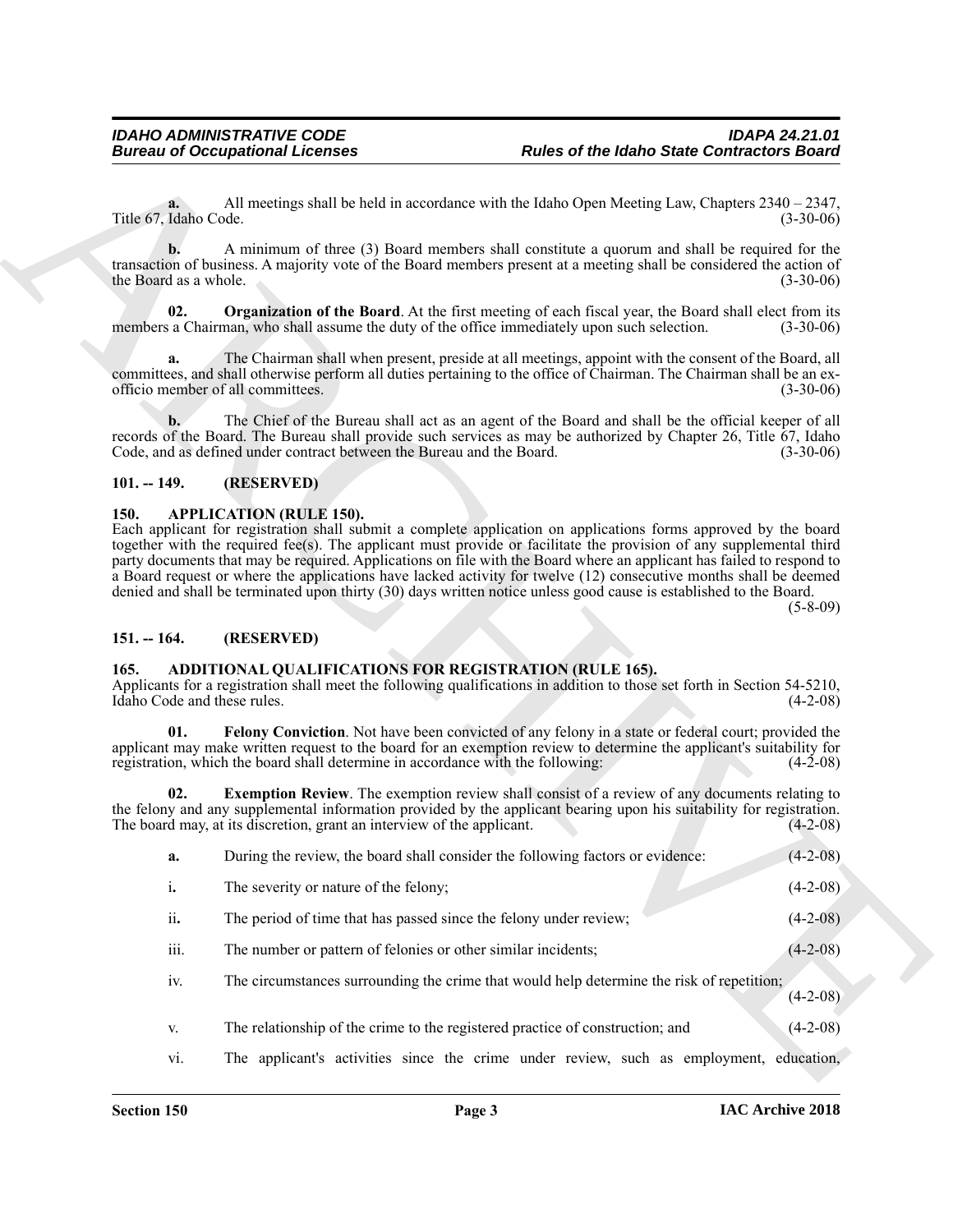#### <span id="page-3-6"></span><span id="page-3-5"></span><span id="page-3-1"></span><span id="page-3-0"></span>**175. FEES (RULE 175).**

| <b>Rules of the Idaho State Contractors Board</b>                                                                                                               |                                                                                                                                                                                                                                                                                                                                                                  |  |  |  |
|-----------------------------------------------------------------------------------------------------------------------------------------------------------------|------------------------------------------------------------------------------------------------------------------------------------------------------------------------------------------------------------------------------------------------------------------------------------------------------------------------------------------------------------------|--|--|--|
|                                                                                                                                                                 | participation in treatment, payment of restitution, or any other factors which may be evidence of current<br>$(4-2-08)$                                                                                                                                                                                                                                          |  |  |  |
|                                                                                                                                                                 | The applicant shall bear the burden of establishing his current suitability for registration. (4-2-08)                                                                                                                                                                                                                                                           |  |  |  |
|                                                                                                                                                                 | Fraud in Application Process. The registration application and supporting documents are free<br>$(4-2-08)$                                                                                                                                                                                                                                                       |  |  |  |
|                                                                                                                                                                 |                                                                                                                                                                                                                                                                                                                                                                  |  |  |  |
| FEES (RULE 175).<br>175.<br>Fees are not refundable, therefore, applications should not be filed unless the applicant can meet all requirements.<br>$(3-30-06)$ |                                                                                                                                                                                                                                                                                                                                                                  |  |  |  |
| Application Fee. Application fee (includes original registration) – thirty-five dollars (\$35).                                                                 | $(3-24-16)$                                                                                                                                                                                                                                                                                                                                                      |  |  |  |
|                                                                                                                                                                 | $(3-24-16)$                                                                                                                                                                                                                                                                                                                                                      |  |  |  |
| Renewal Fee. Annual registration renewal fee – thirty-five dollars (\$35).                                                                                      | $(3-24-16)$                                                                                                                                                                                                                                                                                                                                                      |  |  |  |
|                                                                                                                                                                 | $(3-24-16)$                                                                                                                                                                                                                                                                                                                                                      |  |  |  |
|                                                                                                                                                                 | Refund of Fees. No refund of fees shall be made to any person who has paid such fees for<br>$(3-30-06)$                                                                                                                                                                                                                                                          |  |  |  |
|                                                                                                                                                                 |                                                                                                                                                                                                                                                                                                                                                                  |  |  |  |
|                                                                                                                                                                 |                                                                                                                                                                                                                                                                                                                                                                  |  |  |  |
|                                                                                                                                                                 | Expiration Date. All registrations expire and must be renewed annually on forms approved by the<br>Board on the birth date of an individual registrant or the anniversary date of the original registration for a business<br>entity in accordance with Section 67-2614, Idaho Code. Registrations not so renewed will be cancelled in accordance<br>$(3-30-06)$ |  |  |  |
|                                                                                                                                                                 | Reinstatement. Any registration cancelled for failure to renew may be reinstated in accordance<br>$(3-30-06)$                                                                                                                                                                                                                                                    |  |  |  |
|                                                                                                                                                                 |                                                                                                                                                                                                                                                                                                                                                                  |  |  |  |
|                                                                                                                                                                 |                                                                                                                                                                                                                                                                                                                                                                  |  |  |  |
|                                                                                                                                                                 |                                                                                                                                                                                                                                                                                                                                                                  |  |  |  |
|                                                                                                                                                                 |                                                                                                                                                                                                                                                                                                                                                                  |  |  |  |

- <span id="page-3-11"></span><span id="page-3-8"></span><span id="page-3-7"></span>**03. Renewal Fee**. Annual registration renewal fee – thirty-five dollars (\$35). (3-24-16)
- <span id="page-3-10"></span><span id="page-3-9"></span>**04.** Reinstatement Fee. Reinstatement fee – thirty-five dollars (\$35). (3-24-16)

#### <span id="page-3-2"></span>**176. -- 199. (RESERVED)**

#### <span id="page-3-13"></span><span id="page-3-12"></span><span id="page-3-3"></span>**200. RENEWAL OF REGISTRATION (RULE 200).**

#### <span id="page-3-14"></span><span id="page-3-4"></span>**201. -- 999. (RESERVED)**